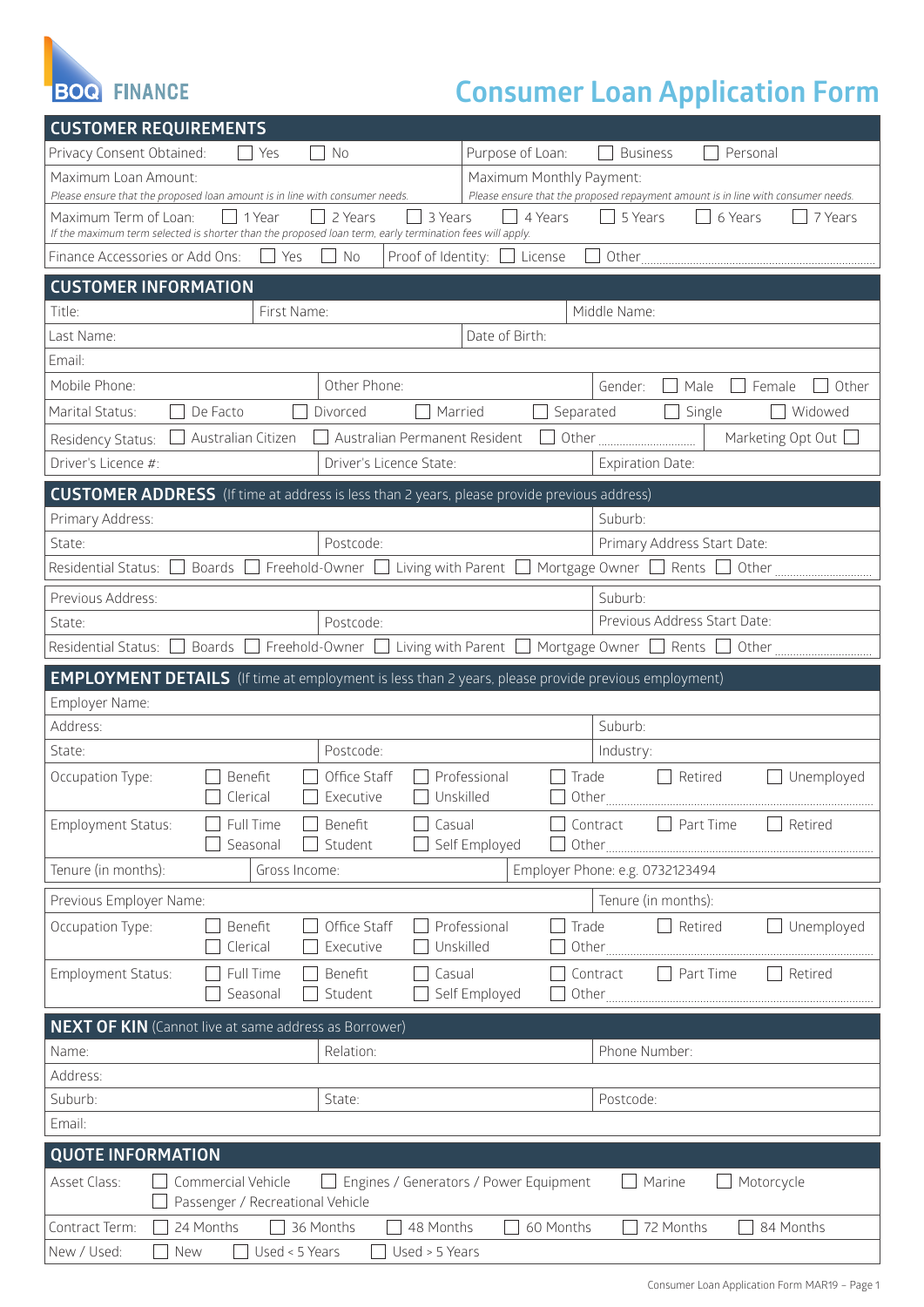|                                                                                                                                              |                                                | If there is a co-borrower / guarantor please complete the section below. |                | <b>Co-Borrower</b>              | <b>Guarantor</b>         |
|----------------------------------------------------------------------------------------------------------------------------------------------|------------------------------------------------|--------------------------------------------------------------------------|----------------|---------------------------------|--------------------------|
|                                                                                                                                              |                                                | RELATED PARTY (CO-BORROWER/GUARANTOR) INFORMATION                        |                |                                 |                          |
| Title:                                                                                                                                       | First Name:                                    |                                                                          |                | Middle Name:                    |                          |
| Last Name:                                                                                                                                   |                                                | Date of Birth:                                                           |                |                                 |                          |
| Email:                                                                                                                                       |                                                |                                                                          |                |                                 |                          |
| Mobile Phone:                                                                                                                                |                                                | Other Phone:                                                             |                | Gender:<br>Male                 | $\Box$ Female<br>Other   |
| Marital Status:                                                                                                                              | De Facto<br>Divorced                           | Married                                                                  | Separated      | Single<br>$\Box$                | Widowed                  |
| Residency Status:                                                                                                                            | Australian Citizen                             | Australian Permanent Resident                                            |                | Other <u></u>                   | Marketing Opt Out $\Box$ |
| Driver's License #:                                                                                                                          |                                                | Driver's License State:                                                  |                | <b>Expiration Date:</b>         |                          |
| RELATED PARTY (CO-BORROWER/GUARANTOR) ADDRESS<br>(If time at address is less than 2 years, please provide previous address)                  |                                                |                                                                          |                |                                 |                          |
| Primary Address:                                                                                                                             |                                                |                                                                          |                | Suburb:                         |                          |
| State:                                                                                                                                       |                                                | Postcode:                                                                |                | Primary Address Start Date:     |                          |
|                                                                                                                                              |                                                |                                                                          |                |                                 |                          |
| Previous Address:                                                                                                                            |                                                |                                                                          |                | Suburb:                         |                          |
| State:                                                                                                                                       |                                                | Postcode:                                                                |                | Previous Address Start Date:    |                          |
|                                                                                                                                              |                                                |                                                                          |                |                                 |                          |
| RELATED PARTY (CO-BORROWER/GUARANTOR) EMPLOYMENT DETAILS<br>(If time at employment is less than 2 years, please provide previous employment) |                                                |                                                                          |                |                                 |                          |
| Employer Name:                                                                                                                               |                                                |                                                                          |                |                                 |                          |
| Address:                                                                                                                                     |                                                |                                                                          |                | Suburb:                         |                          |
| State:                                                                                                                                       |                                                | Postcode:                                                                |                | Industry:                       |                          |
| Occupation Type:                                                                                                                             | Benefit<br>Clerical                            | Office Staff<br>Professional<br>Unskilled<br>Executive                   | Trade          | Retired<br>$\mathcal{L}$        | Unemployed               |
| Employment Status:                                                                                                                           | Full Time<br>Seasonal                          | Benefit<br>Casual<br>Student<br>Self Employed                            |                | Contract<br>Part Time           | Retired                  |
| Tenure (in months):                                                                                                                          | Gross Income:                                  |                                                                          |                | Employer Phone: e.g. 0732123494 |                          |
|                                                                                                                                              | Tenure (in months):<br>Previous Employer Name: |                                                                          |                |                                 |                          |
| Occupation Type:                                                                                                                             | Benefit<br>Clerical                            | Office Staff<br>Professional<br>Executive<br>Unskilled                   | Trade<br>Other | Retired                         | Unemployed               |
| <b>Employment Status:</b>                                                                                                                    | Full Time<br>Seasonal                          | Benefit<br>Casual<br>Student<br>Self Employed                            | Other          | Contract<br>Part Time           | Retired                  |
| RELATED PARTY (CO-BORROWER/GUARANTOR) NEXT OF KIN<br>(Cannot live at same address as Borrower/Co-Borrower/Guaranator)                        |                                                |                                                                          |                |                                 |                          |
| Name:                                                                                                                                        |                                                | Relation:                                                                |                | Phone Number:                   |                          |
| Address:                                                                                                                                     |                                                |                                                                          |                |                                 |                          |
| Suburb:                                                                                                                                      | State:                                         |                                                                          |                | Postcode:                       |                          |
| Email:                                                                                                                                       |                                                |                                                                          |                |                                 |                          |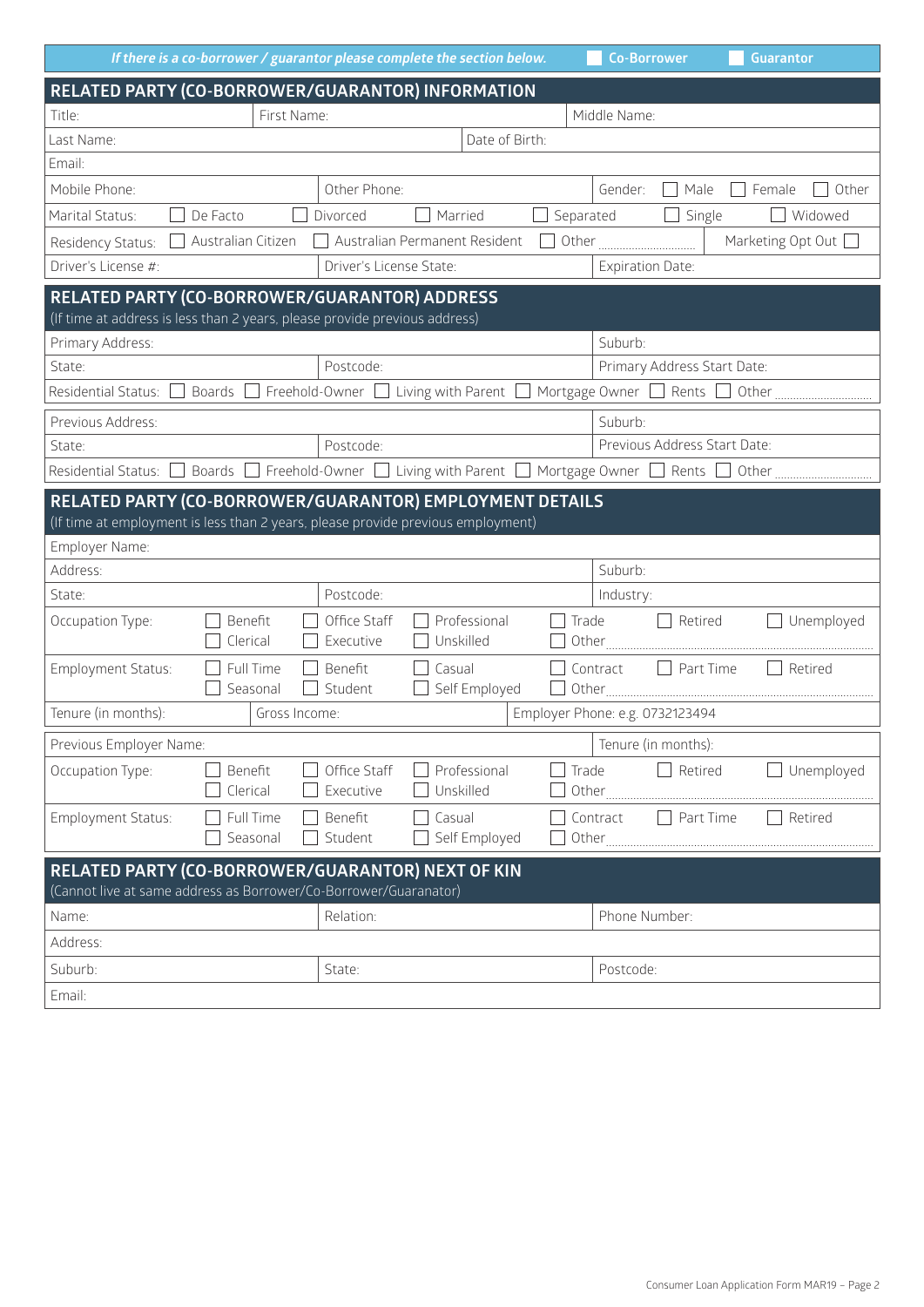|                                                                                                                                                                                                                                                                                                                         |                                                                                                                                                        | FINANCIALS - PRIMARY APPLICANT (The Household expenses relate to the full expenses of the household.)                                    |                                                    |  |  |
|-------------------------------------------------------------------------------------------------------------------------------------------------------------------------------------------------------------------------------------------------------------------------------------------------------------------------|--------------------------------------------------------------------------------------------------------------------------------------------------------|------------------------------------------------------------------------------------------------------------------------------------------|----------------------------------------------------|--|--|
| <b>INCOME</b>                                                                                                                                                                                                                                                                                                           | <b>HOUSEHOLD EXPENSES</b>                                                                                                                              |                                                                                                                                          | <b>OTHER COMMITMENTS</b>                           |  |  |
| Annual Income:                                                                                                                                                                                                                                                                                                          | Food and Drink:                                                                                                                                        | Monthly Mortgage/Rent<br>Household:                                                                                                      | Monthly Payments for<br>Other Loans:               |  |  |
|                                                                                                                                                                                                                                                                                                                         |                                                                                                                                                        | Applicant Portion:                                                                                                                       |                                                    |  |  |
| Annual Investment<br>Property Income:                                                                                                                                                                                                                                                                                   | Transportation, Fuel and Utilities:                                                                                                                    | Total Credit Card Limit:                                                                                                                 | Other Loan Details:                                |  |  |
| Annual Other Taxable Income:                                                                                                                                                                                                                                                                                            | Clothing/Footwear, Medical,<br>Phone/Internet:                                                                                                         | Credit Card Details:                                                                                                                     | Monthly Payments for<br>Investment Property Loans: |  |  |
| Annual Family Tax Benefit<br>$(FTB)$ :                                                                                                                                                                                                                                                                                  | Discretionary - Recreation/<br>Alcohol:                                                                                                                | Monthly Car Payments:                                                                                                                    | Investment Property<br>Loan Details:               |  |  |
| Annual Other Non Taxable<br>Income:                                                                                                                                                                                                                                                                                     |                                                                                                                                                        | Car Payment Details:                                                                                                                     |                                                    |  |  |
| Single                                                                                                                                                                                                                                                                                                                  | $\Box$ Couple                                                                                                                                          | Number of dependants:                                                                                                                    | Postcode:                                          |  |  |
| Do you foresee any changes to your personal or financial situation during the loan term that would impact on your<br>Check box<br>ability to make repayments? For example, are you about to reduce your work hours to embark on some further<br>if customer<br>study? If so, please provide details:<br>foresees change |                                                                                                                                                        |                                                                                                                                          |                                                    |  |  |
|                                                                                                                                                                                                                                                                                                                         | FINANCIALS - CO-BORROWER/GUARANTOR - IF APPLICABLE<br>(Fill these out for any expenses NOT already noted in the Primary Applicant e.g. personal loan.) |                                                                                                                                          |                                                    |  |  |
| $Co-Borrower$ Guarantor                                                                                                                                                                                                                                                                                                 | Does the Co-Borrower live at a different address?                                                                                                      | Yes<br>$\Box$                                                                                                                            | No                                                 |  |  |
| <b>INCOME</b>                                                                                                                                                                                                                                                                                                           | <b>HOUSEHOLD EXPENSES</b>                                                                                                                              |                                                                                                                                          | <b>OTHER COMMITMENTS</b>                           |  |  |
| Annual Income:                                                                                                                                                                                                                                                                                                          | Food and Drink:                                                                                                                                        | Monthly Mortgage/Rent                                                                                                                    | Monthly Payments for                               |  |  |
|                                                                                                                                                                                                                                                                                                                         |                                                                                                                                                        | Household:<br>Applicant Portion:                                                                                                         | Other Loans:                                       |  |  |
| Annual Investment<br>Property Income:                                                                                                                                                                                                                                                                                   | Transportation, Fuel and Utilities:                                                                                                                    | Total Credit Card Limit:                                                                                                                 | Other Loan Details:                                |  |  |
| Annual Other Taxable Income:                                                                                                                                                                                                                                                                                            | Clothing/Footwear, Medical,<br>Phone/Internet:                                                                                                         | Credit Card Details:                                                                                                                     | Monthly Payments for<br>Investment Property Loans: |  |  |
| Annual Family Tax Benefit<br>$(FTB)$ :                                                                                                                                                                                                                                                                                  | Discretionary - Recreation/<br>Alcohol:                                                                                                                | Monthly Car Payments:                                                                                                                    | Investment Property<br>Loan Details:               |  |  |
| Annual Other Non Taxable<br>Income:                                                                                                                                                                                                                                                                                     |                                                                                                                                                        | Car Payment Details:                                                                                                                     |                                                    |  |  |
|                                                                                                                                                                                                                                                                                                                         |                                                                                                                                                        | Residential Status: $\Box$ Boards $\Box$ Freehold-Owner $\Box$ Living with Parent $\Box$ Mortgage Owner $\Box$ Rents $\Box$ Other $\Box$ |                                                    |  |  |
| Number of Dependants:                                                                                                                                                                                                                                                                                                   |                                                                                                                                                        |                                                                                                                                          |                                                    |  |  |
| <b>PAYMENT METHOD</b>                                                                                                                                                                                                                                                                                                   |                                                                                                                                                        |                                                                                                                                          |                                                    |  |  |
| Customer will set up own BPAY payments<br>Set up Direct Debit (bank details below)                                                                                                                                                                                                                                      |                                                                                                                                                        |                                                                                                                                          |                                                    |  |  |
| Name of Financial Institution:                                                                                                                                                                                                                                                                                          |                                                                                                                                                        |                                                                                                                                          |                                                    |  |  |
| <b>BSB Number:</b>                                                                                                                                                                                                                                                                                                      |                                                                                                                                                        | Account Number:                                                                                                                          |                                                    |  |  |
| Account Name:                                                                                                                                                                                                                                                                                                           |                                                                                                                                                        |                                                                                                                                          |                                                    |  |  |
| <b>DECLARATION</b>                                                                                                                                                                                                                                                                                                      |                                                                                                                                                        |                                                                                                                                          |                                                    |  |  |
| By signing the declaration below, you declare that everything you have disclosed in this Consumer Loan Application Form is true,<br>up-to-date and not misleading.                                                                                                                                                      |                                                                                                                                                        |                                                                                                                                          |                                                    |  |  |
| Primary Customer's Signature:                                                                                                                                                                                                                                                                                           |                                                                                                                                                        | Related Party's Signature:                                                                                                               |                                                    |  |  |
| Date:                                                                                                                                                                                                                                                                                                                   |                                                                                                                                                        | Date:                                                                                                                                    |                                                    |  |  |